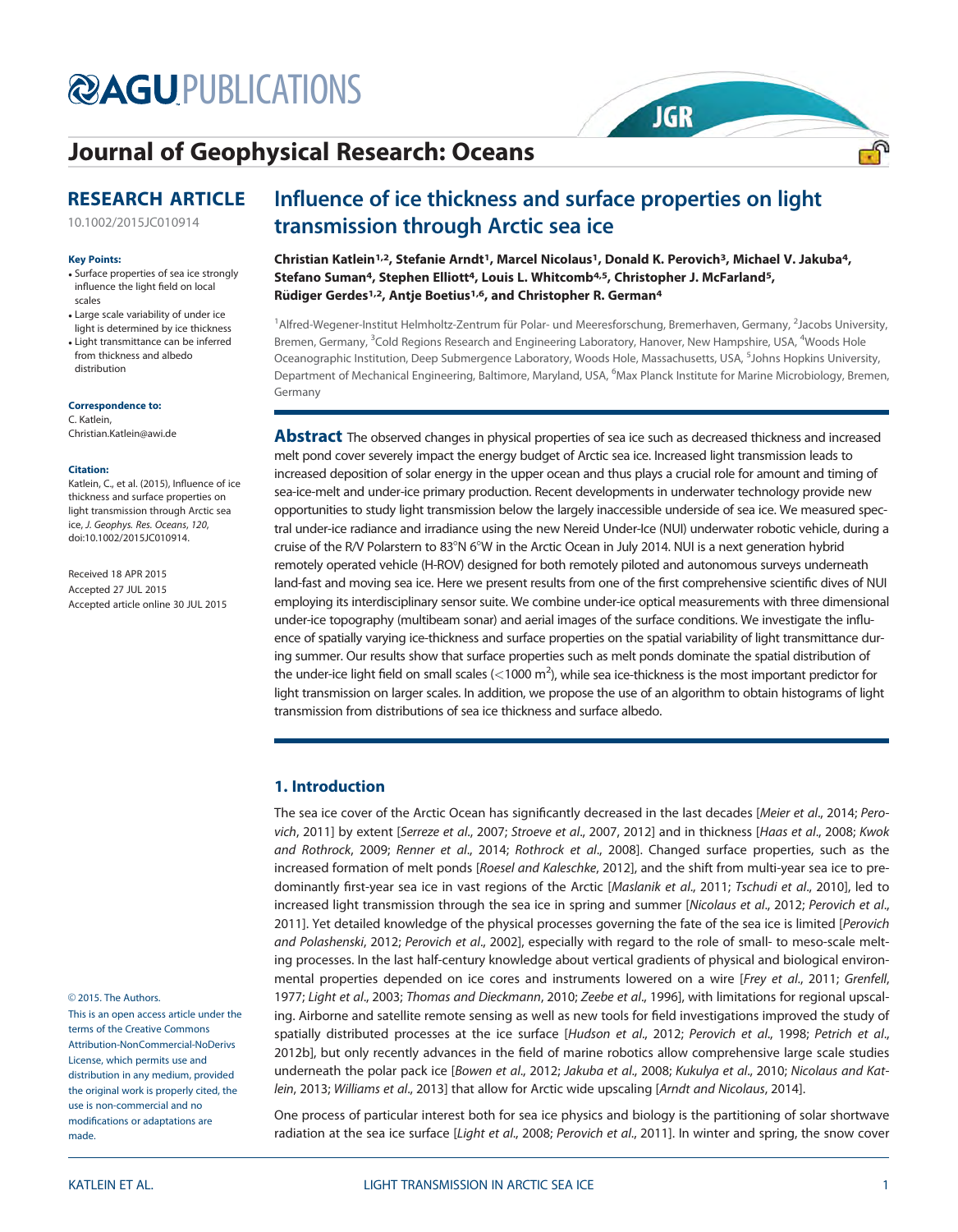# **@AGU** Journal of Geophysical Research: Oceans 10.1002/2015JC010914



Figure 1. (a) Map showing the cruise track (red line) in the northern Fram Strait between Greenland and Spitsbergen. The black x indicates the location of the presented ice station work. Sea ice concentration of the sampling day from AMSR2 [\(http://www.iup.uni-bremen.de:8084/amsr2/](http://www.iup.uni-bremen.de:8084/amsr2/)) is shown in grey shadings with high sea ice concentration in brighter colors. (b) NUI shortly before deployment into a pool of open water on the starboard side of Polarstern. The upward looking sensors are located in the spine payload bay in between the two white landing skids toward the front of the vehicle.

> on the ice limits light transmission and determines its spatial variability [Mundy et al., 2005]. As Arctic sea ice gets increasingly translucent over the course of the season, the fraction of the solar flux absorbed in the ice [Nicolaus et al., 2013a] and the water layer right beneath can sustain algal productivity and cause substantial sea ice melt. This solar heat flux can easily dominate over the ocean heat flux contribution to ice melt during summer [Hudson et al., 2013; Nicolaus et al., 2013b]. Nevertheless, shortwave radiative transfer in sea ice is often poorly represented in sea ice ocean models due to its complexity and high spatial variability on a scale smaller than the model resolution.

> While the quantitative impact of the physical sea-ice properties on light transmittance is well understood for the text-book case of one-dimensional homogenous horizontal layers [Light et al., 2008; Perovich, 1996; Perovich et al., 1998], the influence of surface features and the three-dimensional ice-topography is poorly quantified for the pack ice of the Central Arctic where these factors vary on spatial scales of just a few meters.

> The objective of this paper is to analyze the influence of the spatially varying surface properties of the sea ice cover and sea ice thickness on the spatial variability of light transmittance. The respective contribution of the two variables is assessed quantitatively on the basis of a survey conducted by the new Nereid Under-Ice (NUI) hybrid remotely operated vehicle coordinated with coregistered aerial images and classical sea ice observations. This novel approach using spatially distributed measurements overcomes the limitations of one-dimensional modeling and data analysis.

#### 2. Methods

#### 2.1. Sampling Site

Measurements were carried out during the expedition of the German research ice-breaker RV Polarstern to the Aurora mount, a hydrothermal vent site at Gakkel Ridge off Northeast Greenland (Figure 1a) [Boetius, 2015]. The described sea ice floe was surveyed on station PS86/080 at 82 $^{\circ}$  51' N and 6 $^{\circ}$  19' W on 28 July 2014 by on-site icethickness drillings combined with an under-ice survey of NUI and aerial images taken during a helicopter survey. Snow thickness was measured using a MagnaProbe (Snow Hydro, Fairbanks, AK, USA). During the study, air temperature was slightly below  $0^{\circ}$ C, the average sea ice drift velocity was 0.3 kn, and ice concentration was 80%.

#### 2.2. Vehicle and Sensors

The Nereid Under Ice (NUI) vehicle (Figure 1b) is a hybrid remotely operated vehicle, designed especially for surveys in ice-covered waters [Bowen et al., 2012, 2014; Jakuba et al., 2008]. While offering the inspection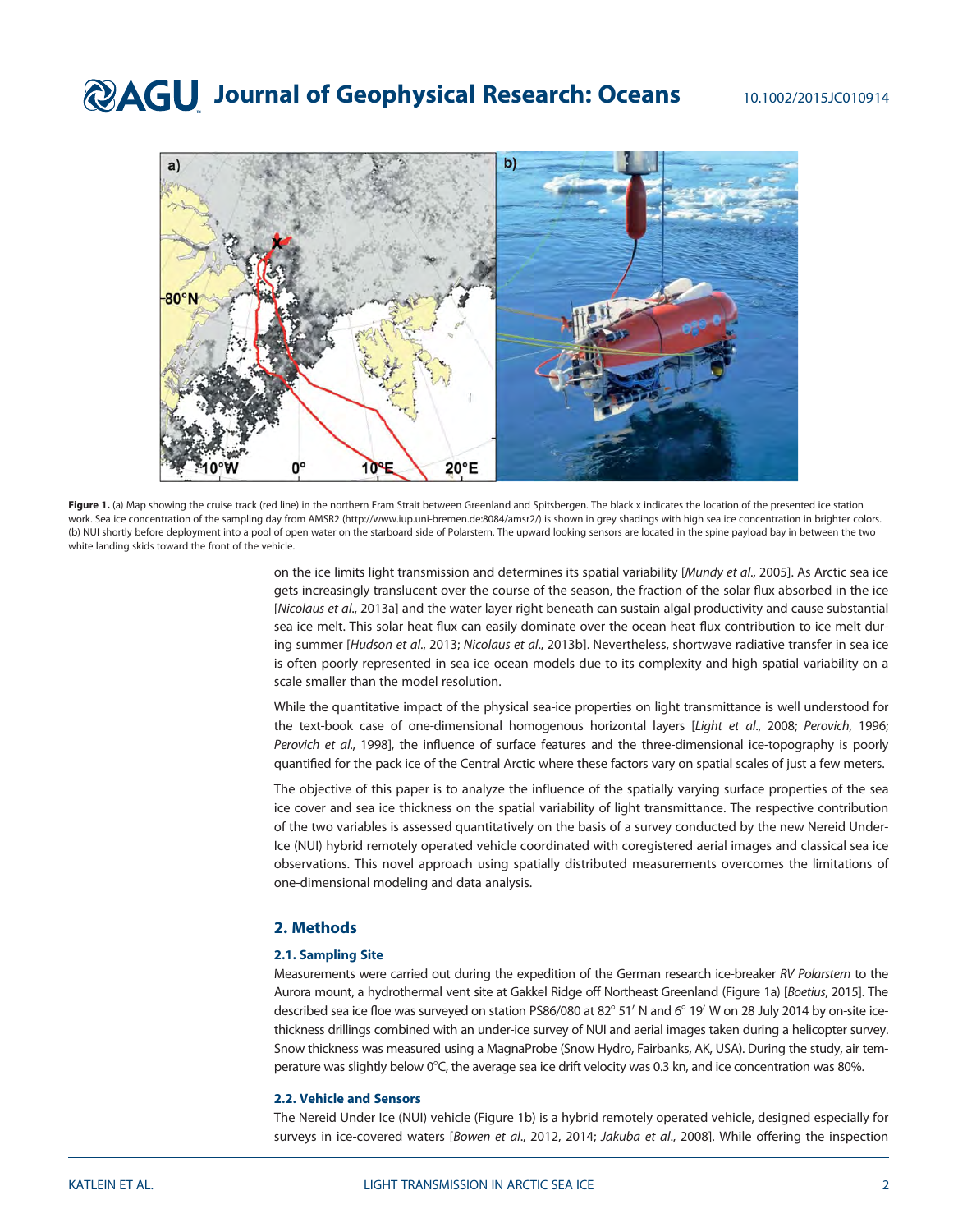and intervention capabilities of a conventional remotely operated vehicle (ROV), the light-fiber tether concept allows the vehicle to operate in a drifting sea ice environment at increased standoff distances of in principle up to 20 km from the support vessel. In the event of failure of the light fiber-optic tether, highbandwith optical communication to the vehicle is lost, and the vehicle enters a semi-autonomous mode in which it communicates to the ship via low-bandwidth acoustic telemetry through the water-column. In this mode the operators can send acoustic commands to the vehicle to guide it back to the ship for recovery. NUI is a recent development of the Deep Submergence Laboratory at the Woods Hole Oceanographic Institution (Woods Hole, MA, USA) in collaboration with the Johns Hopkins University (Baltimore, MD, USA). The vehicle provides space, power and communication for various payloads. Vehicle position data are determined by the navigation software via dead reckoning using a combination tracking of the ice bottom by upward-looking doppler velocity log (DVL), and ship-relative acoustic long baseline (LBL) positioning [McFarland et al., 2015].

Downwelling under-ice spectral irradiance and spectral zenith radiance (both 320–950 nm) were measured using two RAMSES-ACC/ARC (Trios GmbH, Rastede Germany) sensors positioned in the spine payload bay of the NUI vehicle. Here we present broadband values integrated over the 320–950 nm band after interpolation to a spectral resolution of 1 nm [Nicolaus et al., 2010]. The sensors were positioned approximately 0.5 m above the vehicle's depth sensor and triggered at the fastest achievable sampling rate, in most cases 0.5 Hz, leading to a spatial resolution of approximately 0.3 m during the under-ice survey. The field of view of the radiance sensor is  $9.3^{\circ}$  pointing towards zenith resulting in a mean footprint of 0.23 m at the underside of the ice varying with the sensor distance to the ice. Processing of the optical data as well as the calculation of transmittance (transflectance) as the quotient of under-ice irradiance (radiance) and the surface reference measurement has been described in Nicolaus et al. [2010] and Nicolaus and Katlein [2013]. Zenith radiance measurements were scaled with a factor 2.5 assuming isotropic scattering in the ice according to Katlein et al. [2014] to be comparable to irradiance measurements. Incident solar irradiance was measured with a reference sensor (RAMSES-ACC) located in the crowsnest of the ship. Due to low stratus clouds, incident light conditions exhibited very little variation and effects of shading by the ship's superstructure are negligible.

Sea-ice draft was measured as the difference between the vehicle depth and its distance to the ice bottom. The distance to the ice was measured by the upward-looking navigation DVL throughout the whole survey. During the last part of the survey, an upward-looking 260 kHz Delta T multibeam sonar (Imagenex Technology Corp., Port Coquitlam, BC, Canada) provided three-dimensional measurements of the ice bottom topography. We chose not to convert draft measurements into ice thickness, as ice thickness and draft values measured by drillings showed that the isostatic equilibrium were not valid for most single point measurements.

To register the subice data set with the aerial image and to ground-truth ice draft measurements, 6 holes of  $\sim$ 5 cm diameter were drilled through the ice along a 90 m transect. The locations of the holes in the ice were marked with red marker paint to ease location in the aerial images. After measuring sea-ice thickness and draft with an ice-thickness gauge (Kovacs Entreprise Inc., Roseburg, OR, USA) we deployed 1 m long red-white colored marking poles hanging underneath the sea ice from ropes at  $\sim$ 4 m depth. These poles were detectable in the 900 kHz forward looking obstacle avoidance and imaging P900 BlueView sonar (Teledyne BlueView, Bothell, WA, USA). Bearing and range from the vehicle to the closest pole were extracted from the BlueView images to establish exact positions of the poles in the coordinate system of the NUI navigation. The dead reckoning throughout the entire 2 km long trackline (Figure 2a) suffers from rotation of the ice floe and other undetermined navigation errors, so that the measurements cannot be colocated with the surface measurements. In contrast, the known position relative to the poles during the last 100 m before the survey end allows for a position accuracy of better than 1 m for this 100 m transect and thus the ability to colocate surface measurements and aerial images. The last part of the survey, conducted at a constant vehicle depth of 5 m will be referred to as the pole survey throughout the rest of this paper.

#### 2.3. Aerial Images

Aerial images were obtained on four parallel low altitude flight lines using a downward looking GoPro digital camera (GoPro Hero 3 Black Edition, GoPro Inc., San Mateo, CA, USA) mounted to a helicopter. Images were corrected for camera distortion and merged to a photomosaic using Adobe Photoshop (Figure 2a). It was not possible to acquire higher quality images from higher altitude (>75 m) due to low clouds.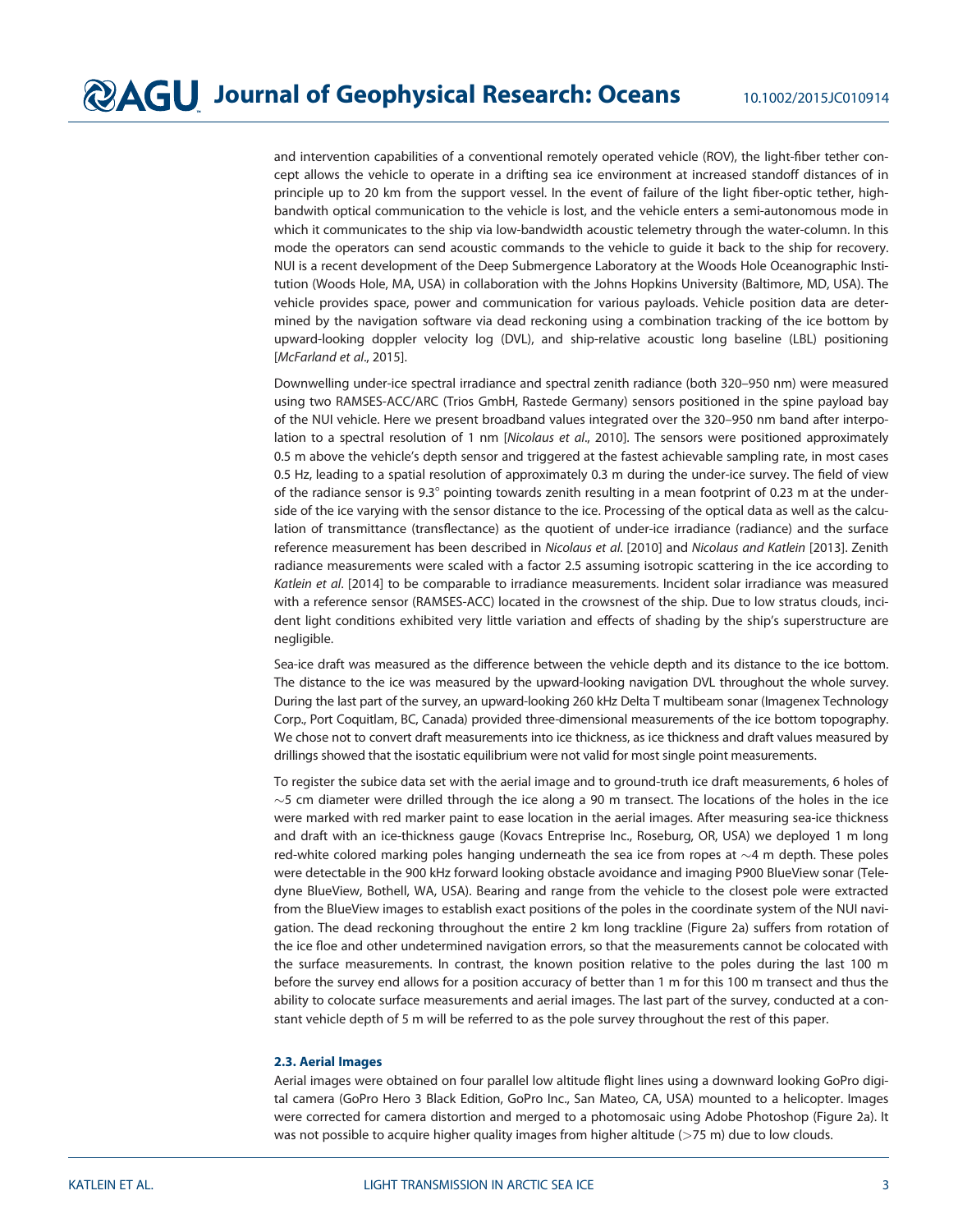

Figure 2. (a) Mosaic of aerial images of the surveyed ice floe at 82° 51' N and 6° 19' W acquired during a low altitude helicopter flight on 28 July 2014. The blue line indicates the estimated vehicle track underneath the ice floe, ending with the coregistered pole transect marked by the red box. The length of Polarstern as reference scale is 120 m. (b) On the same image, pixels on the surveyed floe that were classified as melt pond are marked in light blue.

Melt ponds in the image were detected using a manually drawn mask of the floe and threshold values determined from a training data set. All pixels on the floe, where  $mean(R, G, B) < 70+0.5 \cdot B$  were classified as melt pond (Figure 2b) with R, G, B the integer values of the respective channels of the RGB color space Rec. 709 (R=700 nm, G=525 nm, B=450 nm).

To obtain a colocated aerial image, one of the images taken by the GoPro camera covering the entire area of the pole survey with least possible distortion was selected and corrected for lens distortion and vignetting. The vehicle track obtained from dead reckoning was projected to image coordinates using the marker coordinates as ground control points in a similarity transform (scale and rotate). Quantitative information about the surface conditions could thus be deduced along the vehicle track from the aerial image.

From the three RGB channels, we constructed pixel brightness by dividing the intensity (mean of R, G and B) through the maximum value of 255. This brightness value ranges between 0 and 1 and represents a proxy for surface albedo, recognizing that this study is most interested in assessing spatial variability and does not require fully calibrated albedo measurements. Extracted albedo values are similar to those generally observed on Arctic sea ice [Perovich, 1996] with values between 0.55 and 0.6 for melting white ice and 0.3 to 0.4 for melt-ponds. Broadband albedo values were extracted along the vehicle track, both as single pixel values and as averages over albedo values in a circle around the vehicle position with a diameter of 2 m, 4 m and 6 m. This averaging accounts for effects of lateral spreading of light by scattering in the ice as well as the large field of view of the irradiance sensor.

#### 2.4. Analysis

From all the data available for the pole survey, we constructed a data set of simultaneous measurements of under-ice irradiance, radiance, ice draft derived from the DVL range, ice draft derived from the multibeam sonar, as well as point and spatially averaged albedo. This data set was transferred into the statistical software R to analyze the multivariate dependencies and to determine the variability explained by each variable.

To analyze the scales of spatial variability, we computed and fitted spatial variograms (Figure 4). The empirical variogram describes the variance in subsets of the data set with varying spatial distance (lag distance). Empirical variograms were fitted with exponential theoretical variograms to obtain range values. The range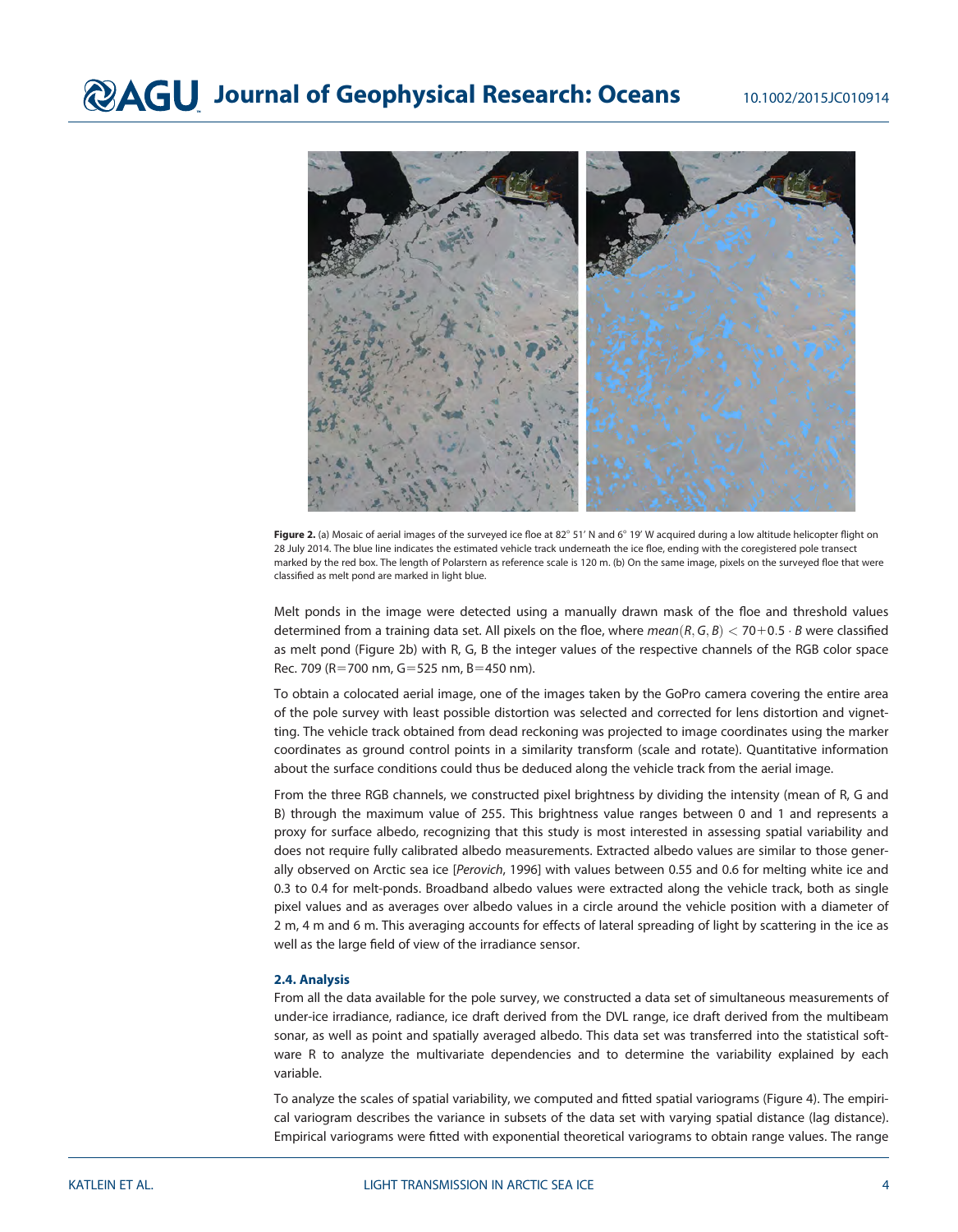parameter is defined as the lag distance at which the fitted variogram reaches  $\sim$ 95% of the sill value, the asymptotic variance of unrelated datapoints with large distance. Thus it describes the scale of the distance at which datapoints are related to each other.

#### 3. Results

#### 3.1. Physical Properties of the Ice Floe

The surveyed ice floe was of large extent ( $> 1 \text{ km}^2$ ) and had a modal ice draft of 1.6 m. It consisted of several parts of rather undeformed first- or second-year ice as well as heavily deformed parts. While the level ice was mostly covered by extensive melt ponds between old and young ridges, the more deformed ice also hosted isolated lighter-blue ponds (Figure 2a).

The floe surface was in an intermediate melting stage showing various stages of melt pond development. The ice surface was covered by a layer of large grains resembling wet melting snow, but also very similar to the surface scattering layer present on summer sea ice. The modal thickness of the surface layer was 8 cm. In large areas, especially adjacent to some melt ponds, the surface layer was partly saturated with water. Analysis of the aerial image revealed, that 13% of the floe was covered by melt-ponds. The length scale of melt pond variability on the floe was 9.3 m as determined by variogram analysis of the classified aerial image (range value). The thick ice, the considerable surface layer, the geographic position close to Greenland and the timing early in the melting season are the reason for the low light transmittances when compared to other studies from other regions or later in the summer [Arrigo et al., 2012; Nicolaus et al., 2012].

#### 3.2. Pole Survey

Results from the pole survey transect are shown in Figure 3. Light transmittance was between 0.02 and 0.10 along the transect: In the vicinity of the first pole, light transmittance was high due to a melt pond, but it dropped quickly under the influence of a ridge visible on the surface. After crossing the ridge, light levels increased due to a reduction in ice draft from 2 to 1.2m before dropping again due to the thickest ice observed in the transect, between poles 2 and 3 with a draft of up to 2.5 m. The two clear peaks of lighttransmittance near poles 4 and 5, respectively can be attributed to the crossing beneath two melt ponds at the surface (Figure 3a). The final increase at the end of the survey is caused by the approach to a third, larger melt pond.

A noteworthy feature of the multibeam ice draft measurements is that the under-ice topography might deviate substantially from what would be expected when looking at the surface structure. Ridges visible at the surface do not necessarily have keels visible at the underside of the ice while ice features with greater thickness do not necessarily have to be represented in the surface topography (Figure 3b). This can lead to confusion when navigating under-ice vehicles according to features visible on the surface.

Extracted albedo values lie between 0.3 and 0.6. Spatial averaging of albedo values over circles of increasing diameter shows the strength of the influence of the pond geometries on either side of the vehicle track on optical properties (Figure 3c).

Ice draft varies between 1.0 m and 2.3 m along the transect (Figure 3d). Multibeam draft data agree well with draft data acquired from the DVL when the different methods of calculation are taken into consideration. The DVL range is calculated as the average range of 4 beams angled  $30^{\circ}$  from vertical, thus averaging over an area of 1–3 m depending on the distance between instrument and ice. Comparison of the multibeam draft data with ice draft measured at the positions of the poles revealed an accuracy of <0.1 m for the ice topography, similar to what has been achieved earlier [Wadhams et al., 2006; Williams et al., 2015].

Light transmittance as observed from the irradiance and radiance sensors is clearly related to both surface albedo and ice draft. The peaks of light transmittance related to drops in the surface albedo caused by melt ponds are particularly obvious (Figures 3c and 3e).

Statistical analysis of the resulting data set reveals that 72% percent of the variance in the measured radiance can be explained by the combination of the 1 m albedo average (65%) and the ice-draft value at the spot (7%). All other combinations of the available variables described a smaller portion of the observed variance. While radiance measurements thus seem to be mostly influenced by the ice properties at the spot, irradiance measurements are influenced by albedo and ice thickness over a larger region in the vicinity of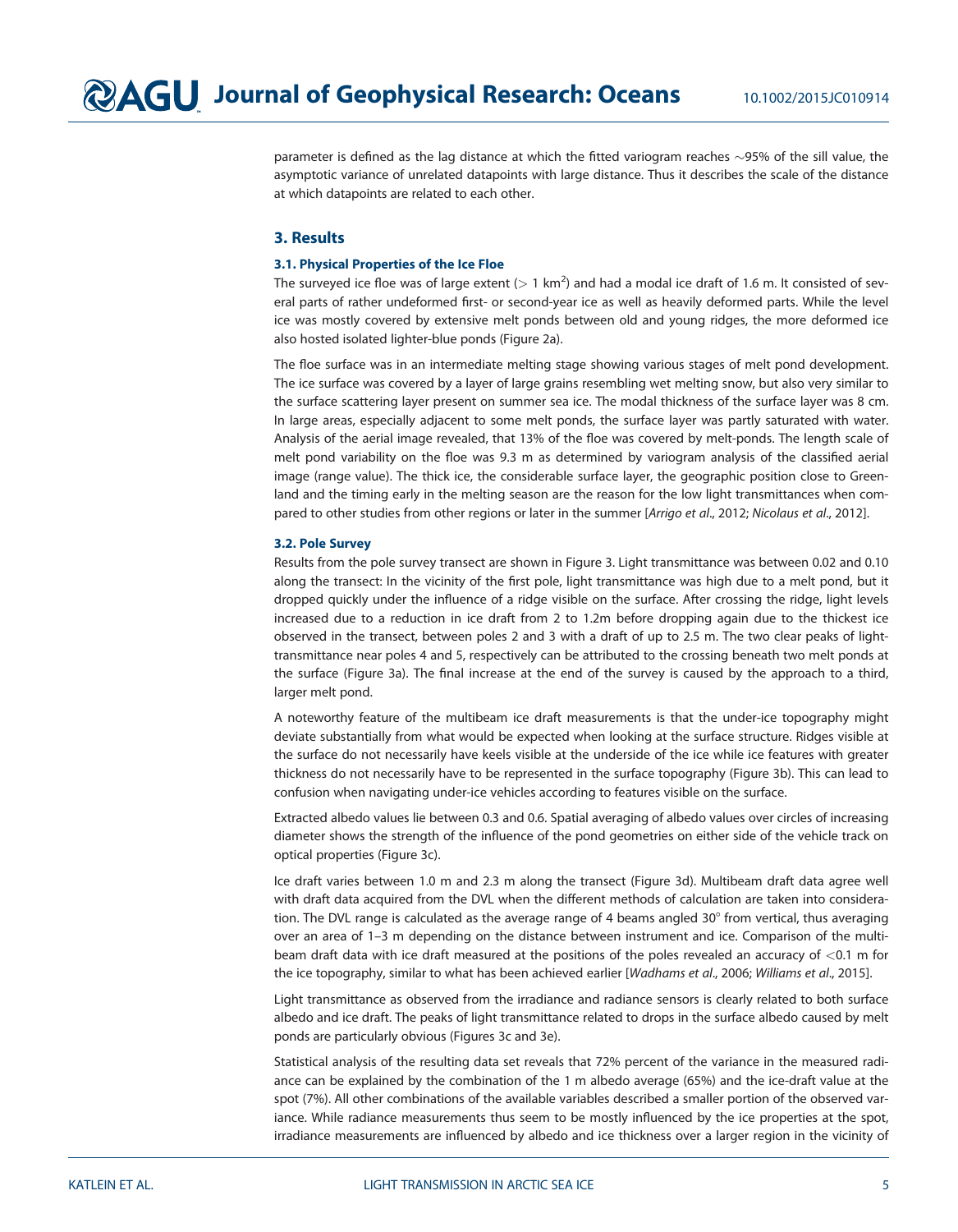### **@AGU** Journal of Geophysical Research: Oceans 10.1002/2015JC010914



Figure 3. Physical measurements taken from the ROV during the colocated pole survey: (a) Light transmittance along the survey track. Red circles show positions of numbered marker poles. (b) Ice draft as measured along track with upward looking multibeam sonar. (c) Surface albedo extracted from the image. Blue dots indicate spot data, while lines depict data averaged over circles with different diameters. (d) Ice Draft as derived from the DVL (blue dashed line) and measured by the center beam of the multibeam sonar (red line). (e) Light transmittance measured by the radiance (red line) and irradiance (blue dashed line) sensors along the survey.

> the measurement. Thus a combination of the 3 m albedo average and the draft measured from the DVL representing a spatial average of 1–3 m explains 66% percent of the variance in measured irradiance.

> The contrast in peakiness between the different measured light transmission curves (Figure 3c) shows that the smooth contrasts of irradiance are mainly caused by the large sensor footprint and not by lateral light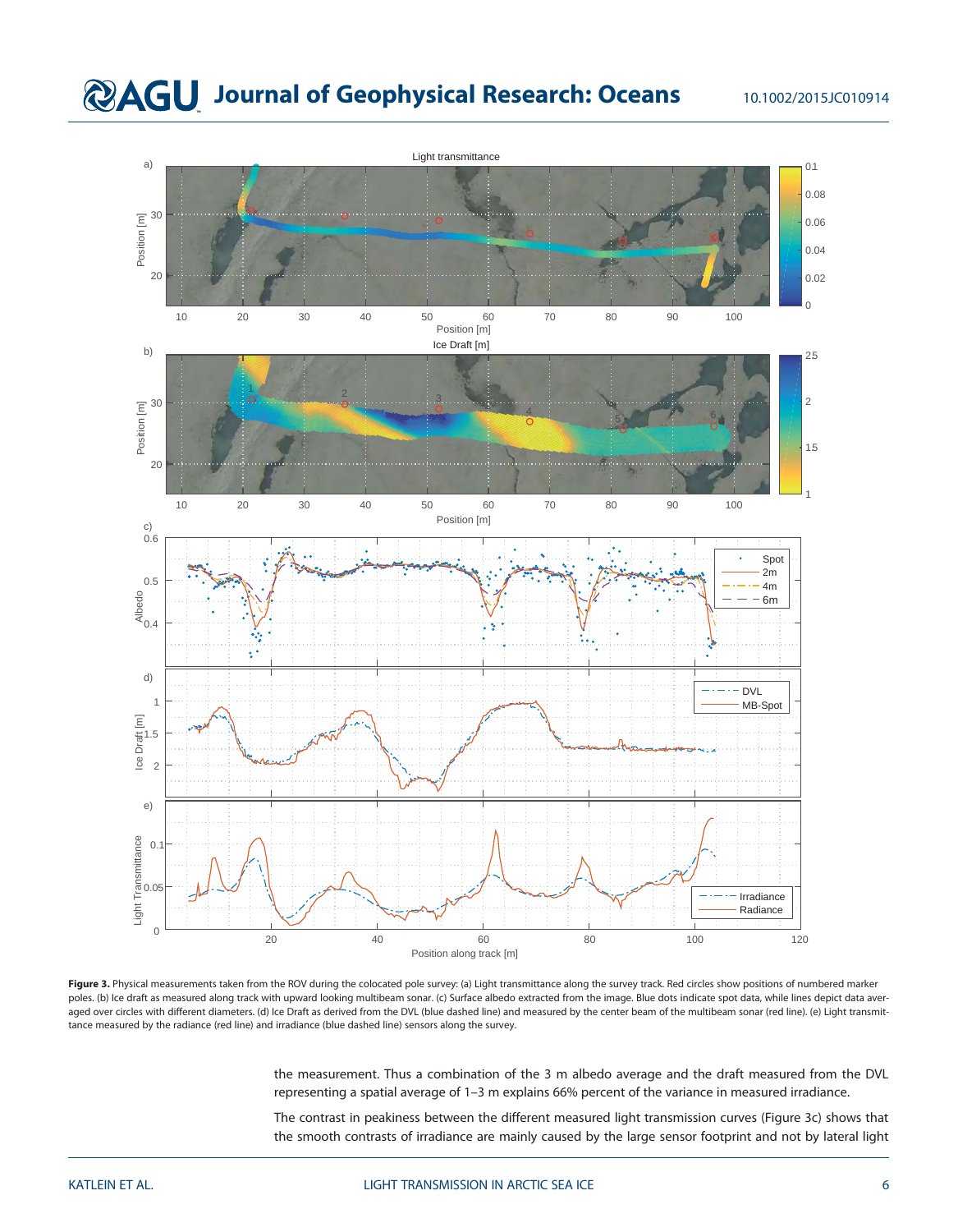### **@AGU** Journal of Geophysical Research: Oceans 10.1002/2015JC010914



Figure 4. Variograms of (a) surface albedo, (b) sea ice draft, and (c) light transmittance. Red lines indicate variograms obtained from the area of the pole survey, while black lines are derived from all available data. Empirical variograms are shown with x as data marker, while unmarked lines are fitted theoretical exponential histograms. The range values obtained from the fitting are given as annotations in the same color as the corresponding curve. Variance is given in arbitrary units starting at zero.

propagation in the ice. If lateral light propagation were the dominant cause, then the radiance profile would be comparable in smoothness to the irradiance profile.

#### 3.3. Scales of Spatial Variability

To investigate the length scales of the spatial variability of different variables, variograms were computed for the available data set of albedo, ice draft and light transmittance (Figure 4). The variograms were computed each for both the data set of the whole dive survey and a subset covering the pole survey only. The typical length scale of albedo variability was 10.6 m for the whole dive and 8.4 m for the pole survey. This comes from the typical size range of melt ponds which cause the highest variations in surface albedo. For sea ice draft we considered only the DVL data, as the multibeam data are not available for the entire dive. We derived length scales of ice-draft variability ranging from 15.1 m for the whole dive to 26.8 m for the pole transect. This is significantly greater than the length scale of a typical pond at this time of the year. The length scale of the variability of light transmittance was 8.4 m on the pole survey and 16.6 m when considering the whole floe, indicating different causes for the observed variability on different scales.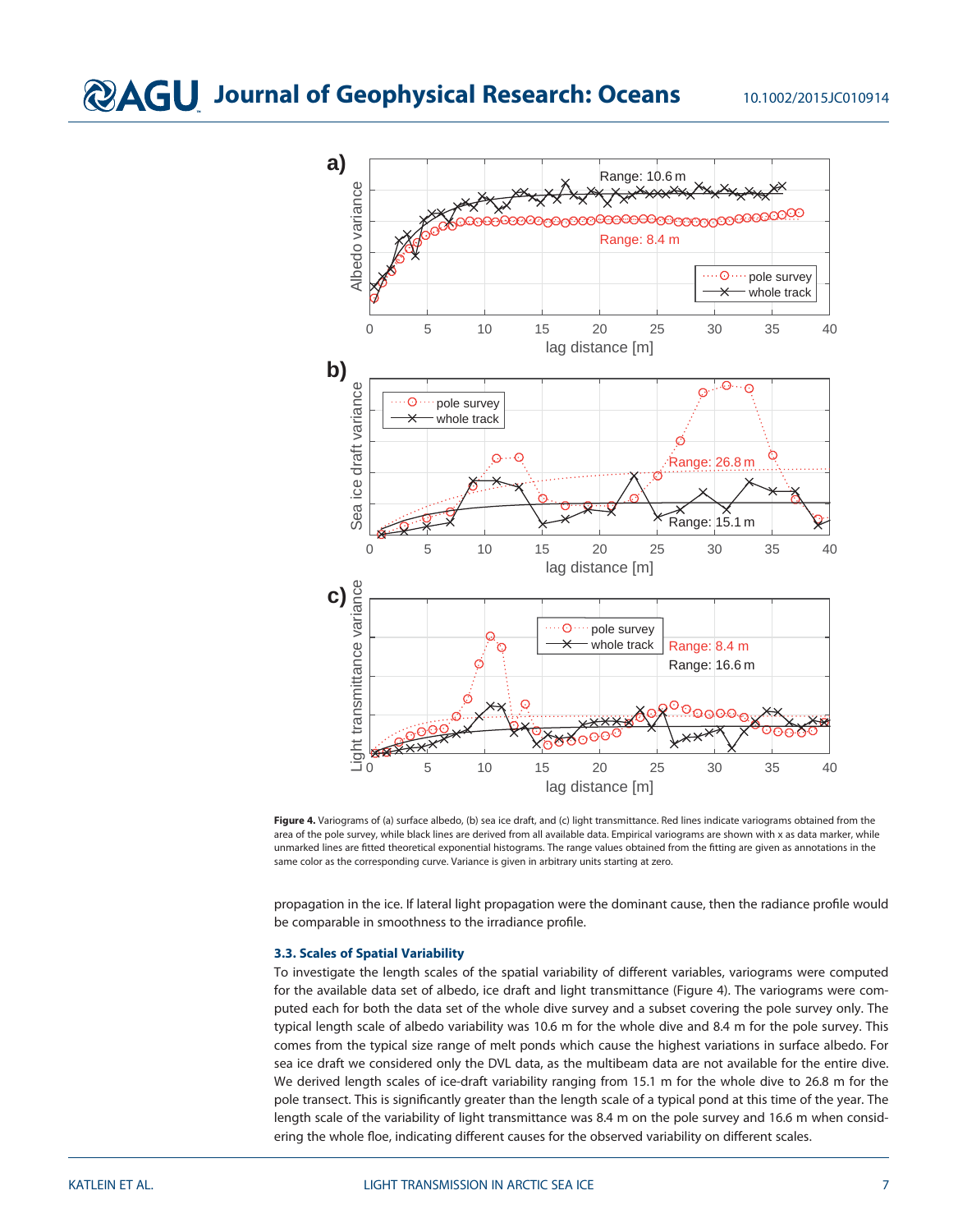# **QAGU** Journal of Geophysical Research: Oceans 10.1002/2015JC010914



Figure 5. (a) Histogram of surface albedo derived from the aerial image. (b) Histogram of sea ice draft as measured from multibeam during the pole survey (red) and throughout the complete floe from upward looking DVL (blue). (c) Histogram of bulk broadband light extinction coefficients derived from measured light transmittance. (d) Histogram of irradiance (blue) and radiance (red, scaled to irradiance) light transmittance.

#### 3.4. From Point Measurements to Histograms

A great advantage of spatially extensive measurements is the ability to construct histograms showing the distribution of measured values in contrast to single point values. While this technique of histograms has been used frequently for ice-thickness distributions [Thorndike et al., 1975] its application to optical properties has only begun recently, triggered by the development of relevant sampling methods [Divine et al., 2015; Nicolaus et al., 2012, 2013a].

Figure 5a shows the frequency distribution of surface albedo pixels as derived from the aerial image. A clear bimodal distribution is visible, but the wide variety of ponds on the floe causes a wide saddle in between the two peaks related to melt ponds and bare ice respectively. Associating the albedo values with their respective surface type retrieved from color thresholding, shows that a portion of bright light blue ponds is "leaking" into the peak associated with bare sea ice.

The ice draft distribution shows differences between the two instruments related to the different sampling areas (Figure 5b). While the DVL data set covering the whole dive shows a unimodal distribution with a modal ice draft of  $\sim$ 1.7 m, the multibeam data covering only the pole transect shows a bimodal distribution with a consistent mode at  $\sim$ 1.7 m and a local mode of thinner ice at  $\sim$ 1.2 m.

Bulk light extinction coefficients  $\kappa$  computed from light transmittance T and ice draft  $z_i$  ( $\kappa$ =-In $\left(\frac{T}{z_d}\right)$  $\left(\frac{T}{7}\right)$ show a mode centered around 1.8 m<sup>-1</sup> but also significantly higher values (Figure 5c). The light transmittance distribution is primarily unimodal with a modal transmittance between 0.03 and 0.04 evident from both sensors (Figure 5d). In addition, both sensors show a small secondary mode of dark patches below 0.01. Low light transmittance occurs more frequently in the radiance data as measurements at dark spots are not influenced by adjacent ponds. The tail of the distribution is longer (maximum 0.12) for the radiance sensor than for the irradiance sensor (maximum 0.09). This was expected, as small scale structures with high light transmission such as small ponds, cracks or channels are better represented by the radiance measurements.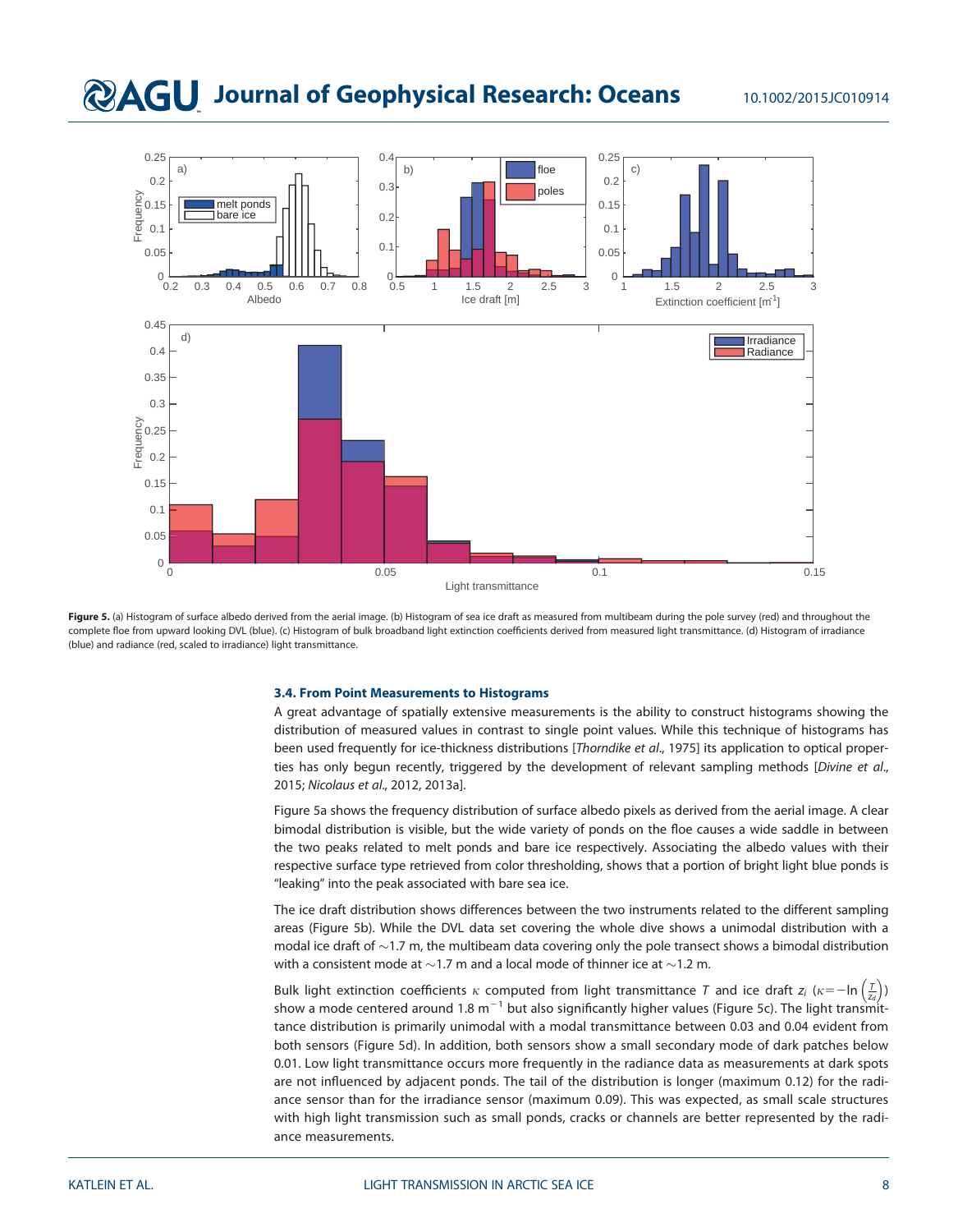#### 4. Discussion

#### 4.1. Light Transmission Under a Spatially Varying Ice Cover

Our results show that 72% of variance in the spatially varying light field underneath the ice can be explained by ice draft and surface albedo, in particular the influence of melt ponds at this time of the year when the snow cover starts to disappear. To describe the variance in the irradiance measurements best, it is necessary to use spatial averages, while the radiance field can be best described using local values. This is due to the irradiance sensor having a larger footprint than the radiance sensor.

Several factors lead to the fact that only 72% of the under-ice light field variance can be explained by surface albedo and ice draft: First, our measurements only include ice draft and not the portion of the ice above the waterline, which can have significant impact on the under ice light and is not necessarily represented in the albedo variability. Second, we were not able to quantify the spatially varying properties of the surface layer. The observed melting stage with properties in between melting snow and surface scattering layer, varied throughout the floe and included water saturation in some places. Third, lateral changes in ice internal properties caused by different stages of melt are hard to quantify. These poorly quantifiable factors can easily explain the 28% of unexplained variance in the under ice light field.

While the irradiance curve is very smooth, the radiance curve shows clearly accented peaks (Figure 3e). This shows that the smoothness of the irradiance curve is caused by measurement geometry and the large sensor footprint resulting from the sensor not being placed exactly at the ice water interface. Lateral propagation of light due to scattering in the ice is thus not the primary cause for smoothing of the irradiance curve.

Our results show that a one-dimensional approach is not enough for modeling under ice irradiance measurements as the large sensor footprint results in a significant influence of adjacent structures on the measurements. This is also the case to a lesser extent for radiance measurements, as light measured at one point immediately against the underside of the sea ice will still be influenced by optical conditions within a certain area above the point due to lateral transport of light by scattering in the ice [Petrich et al., 2012a; Trodahl et al., 1987].

#### 4.2. Scales of Spatial Variability

Analysis of the spatial scales using variograms revealed a characteristic length scale for albedo variations around 10 m, the typical length scale of melt ponds. This is consistent with similar observations by Petrich et al. [2012b] on landfast ice. As noted previously by Perovich et al. [1998], this length scale of pond variability is closely linked to the length scale of under ice light variability due to the obvious impact of melt ponds on light transmission [Nicolaus et al., 2012]. We found a characteristic length scale of 8.4 m for the variance in the under ice irradiance measurements along the pole transect, which lies very close to the length scale of pond variability. Surprisingly, the characteristic length scale of under ice light variability obtained from the complete data set was 16.6 m, twice as long as the scale determined during the pole survey. This is significantly bigger than the length scale for melt ponds and lies very close to the length scale of ice draft variability observed during the whole transect of 15.1 m. Thus we suggest that the variability of under ice light is governed by variations in ice draft, when considering areas bigger than 1000 m<sup>2</sup>. On this scale, the variability of the pond cover is averaged spatially. While the presence of ponds will only impact the mean light level, the large scale variability of under ice light is driven by changes in ice thickness which in turn also reflects the variability of ice type, its properties and the pond ratio. This result confirms the feasibility of using ice thickness as a predictor for light transmission in large-scale sea ice models during summer, when the influence of snow cover is limited.

#### 4.3. Describing the Light-Field by Distribution Functions

Under ice data sets with large spatial extent can successfully be employed to compute histograms of ice apparent optical properties. Light transmission has proved to be related to ice draft and surface albedo, both variables for which histograms and distribution functions can be acquired using surface surveys or eventually satellite observations. We thus want to examine the possibility of composing a light transmission histogram from the distributions of surface albedo and ice draft. For reasons of simplicity we here assume that ice draft equals ice thickness, which is a good approximation for the early melting season. Different ice draft to ice thickness relations can be easily implemented analogously.

As the distributions are not completely independent from each other—e.g., ponds occur more often on thinner ice [Fetterer and Untersteiner, 1998; Nicolaus et al., 2012]—it is not possible to produce the exact light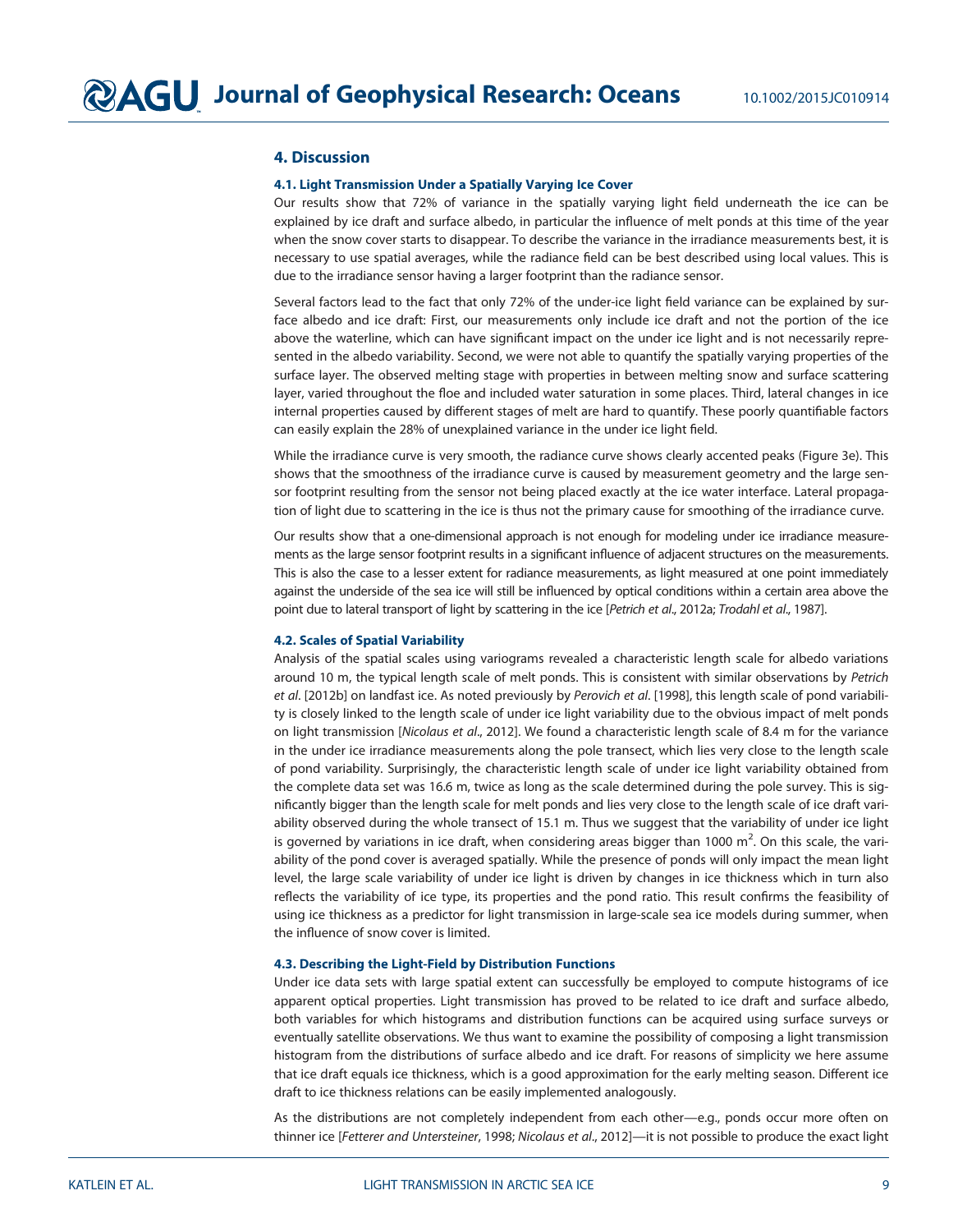# **QAGU** Journal of Geophysical Research: Oceans 10.1002/2015JC010914



Figure 6. Histograms of light transmission as obtained from the (a) irradiance and (b) radiance sensors. (c) Light transmission histograms generated with the presented algorithm from the distribution of surface albedo and ice thickness using a extinction coefficient of  $\kappa$  = 1.5 m<sup>-1</sup> for the case of independent source distribution functions. (d) Same histograms presented as cumulative probability functions.

transmission histogram just out of the two distribution functions. Nevertheless, we propose a method that allows an approximation of the light transmission histogram treating the two distributions as independent or with simply constrained dependence. One argument for considering the distributions of ice draft and surface albedo to be independent is that in many cases, they will be determined by different instruments in slightly differing locations. Similarly it is extremely challenging to produce a combined data set of under ice and surface observations that are precisely colocated over a large enough area. Thus we will start with a formulation using independent distribution functions:

Let the surface albedo distribution be described by a row of albedo values  $[\alpha_1, \alpha_2, \dots, \alpha_n]$  with occurrence frequencies  $[h(\alpha_1), h(\alpha_2), \ldots, h(\alpha_n)]$  complying to the normalization  $\sum_{i=1}^n h(\alpha_i) = 1$ , and the ice thickness distribution as a row of ice thickness values  $[z_1, z_2, \ldots, z_m]$  with occurrence frequencies  $[g(z_1), g(z_2), \ldots, g(z_m)]$ and  $\sum_{i=1}^{m} g(z_i) = 1$ . In a simple approach, light transmittance can be calculated from surface albedo  $\alpha$ , ice thickness z and a known extinction coefficient  $\kappa$  as follows:

$$
T = (1 - \alpha) \exp(-\kappa z) \tag{1}
$$

This equation can be evaluated for all possible combinations of  $n$  and  $m$ , yielding transmittance values  $T_{1...I}=[T(\alpha_1,z_1), T(\alpha_1,z_2), \ldots, T(\alpha_2,z_1), T(\alpha_2,z_2), \ldots, T(\alpha_n,z_m)]$  and combined occurrence frequencies  $w_{1...j} = [h(\alpha_1) g(z_1), h(\alpha_1) g(z_2), \ldots, h(\alpha_2) g(z_1), h(\alpha_2) g(z_2), \ldots, h(\alpha_n) g(z_m)]$  still normalized as  $\sum_{i=1}^{n,m} {}_{j=1}h(\alpha_i)$  $g(z_j)=1$  with  $l=nm$ . Mean transmittance can now be calculated as  $\overline{T}=\sum_{k=1}^{N}T_kw_k$ . To acquire a meaningful histogram, these pairs of transmittance and their respective weights need to be resampled into a histogram with a large enough bin width 2 $\lambda$ . The histogram of transmittance occurrence frequencies is then given by:

$$
f(T-\lambda \leq T < T+\lambda) = \sum_{T-\lambda \leq T_1 < T+\lambda} w_i
$$
 (2)

As this approach realizes some unlikely combinations of albedo and ice-thickness, the total range of light transmittance may be bigger than in reality, showing a longer tail in the histogram at higher transmittances. Similarly the precision at the lower end of the calculated transmittance will be biased including unrealistic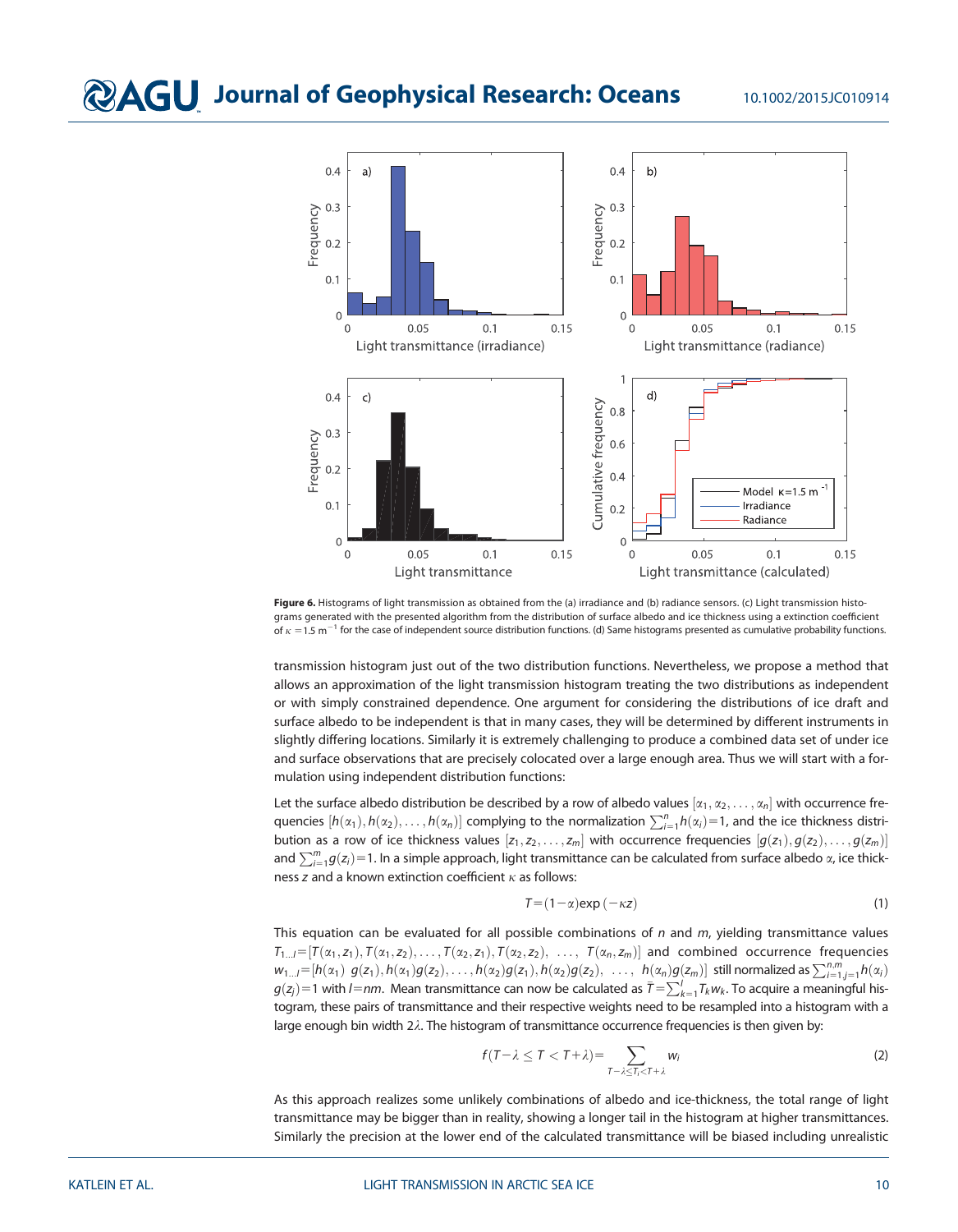albedo thickness combinations leading to low transmittance. Nevertheless, the respective probabilities (weights) are fairly small, so that the influence on both the mean value and the modal peak of the distribution should be negligible.

If the dependence of the ice thickness and surface albedo distribution are known or can be assumed, equation (1) will only be evaluated for the valid combinations of n and m. In this case, the resulting weights  $f$ need to be adjusted to comply with the normalization criterion.

This treatment can be generalized by also including other parameters. The presented parameterization proved useful for summer conditions and is expected to provide good results while melt ponds are the governing surface feature. Before melting starts, a combination of histograms of ice thickness and snow thickness might be superior to a dedicated albedo treatment as the albedo is more uniform in space. The extinction coefficient can be either included as a distribution function determined from measurements, a constant with values chosen from the literature or used as a tuning parameter depending on the purpose. For a better investigation of the general applicability of this approach, more spatially extensive data sets have to be acquired with under-ice vehicles such as NUI.

Histograms derived from our data set are shown in Figure 6. Using independent source distribution functions and an extinction coefficient of  $\kappa=1.5$   $m^{-1}$  as commonly used in the literature [Grenfell, 1977; Perovich, 1996], the algorithm correctly estimates the main mode at 0.035 but slightly underestimates the occurrence of small light transmittance values (Figure 6c). As explained above, the deviations between measured and derived histogram at both ends of the distribution are expected. Comparing the cumulative distribution functions (Figure 6d) confirms a good agreement between measured and derived light transmittance distributions. While a final conclusion as to the possibility of estimating transmission histograms from distributions of ice thickness and surface albedo is not possible using this limited data set, our results encourage future exploration now that extensive spatial data sets of sea ice optics are attainable.

### 5. Conclusion

Our measurements conducted with a novel under ice vehicle combined with colocated surface measurements and aerial images enabled new insights into the spatial variability of the under ice light field. Measurements using irradiance sensors are strongly influenced by measurement geometry, so that under ice irradiance measurements must be analyzed in the context of ice and surface properties within a radius of several meters. This radius is determined by the distance of the sensor to the underside of the ice and lateral light propagation. The application of one-dimensional models based on spot measurements is not able to reproduce the full variability of the under ice light field.

While the spatial scales of under ice light variability are given by the scale of melt ponds when considering a smaller area (<1000 m<sup>2</sup>), the variability on larger scales is mostly driven by variations in the ice thickness. These variations may be due to ice deformation or to changes in ice type. This suggests that ice thickness might be a reliable predictor of under ice light conditions when combined with other aspects such as ice type and pond coverage.

Large spatially extensive data sets enable a statistical view on ice optical properties through the ability to construct histograms of light transmission underneath the ice. Based on our data set, we suggest an algorithm to construct a histogram of light transmittance through sea ice as a combination of distribution functions of ice thickness and surface albedo. This approach could be used to combine remote sensing data sets of ice thickness (e.g., Cryosat 2) and albedo distributions (e.g., AVHRR, MODIS) into Arctic-wide maps of light transmittance through sea ice.

#### References

Arndt, S., and M. Nicolaus (2014), Seasonal cycle and long-term trend of solar energy fluxes through Arctic sea ice, Cryosphere, 8(6), 2219– 2233, doi:[10.5194/tc-8-2219-2014.](http://dx.doi.org/10.5194/tc-8-2219-2014.)

Arrigo, K. R., et al. (2012), Massive phytoplankton blooms under Arctic sea ice, Science, 336(6087), 1408, doi:[10.1126/science.1215065.](http://dx.doi.org/10.1126/science.1215065.) Boetius, A. (2015), The Expedition PS86 of the Research Vessel POLARSTERN to the Arctic Ocean in 2014, Alfred Wegener Inst. for Polar and Mar. Res., Bremerhaven, Germany.

#### Acknowledgments

We gratefully acknowledge the support of the Captain and Crew of R/V Polarstern expedition PS86. Nereid-UI development and at-sea operations were supported by the U.S. National Science Foundation Office of Polar Programs (NSF OPP ANT-1126311), National Oceanic and Atmospheric Administration Office of Exploration and Research (NOAA OER NA14OAR4320158), the Woods Hole Oceanographic Institution, the James Family Foundation, the George Frederick Jewett Foundation East. We thank Martin Steffens for providing the aerial images and the graduate school Polmar for granting an outgoing scholarship which supported the writing of this manuscript. We thank Samuel Laney for comments improving this manuscript. Additional funds supporting this work were provided to Antje Boetius by the European Research Council Advanced Investigator grant 294757. Optical data are available at [http://dx.doi.org/10.](http://dx.doi.org/10.1594/PANGAEA.846130) [1594/PANGAEA.846130](http://dx.doi.org/10.1594/PANGAEA.846130) all vehicle related data are available from the Woods Hole Oceanographic Institution (mjakuba@whoi.edu). This study was funded by the Alfred-Wegener-Institut Helmholtz-Zentrum für Polar- und Meeresforschung.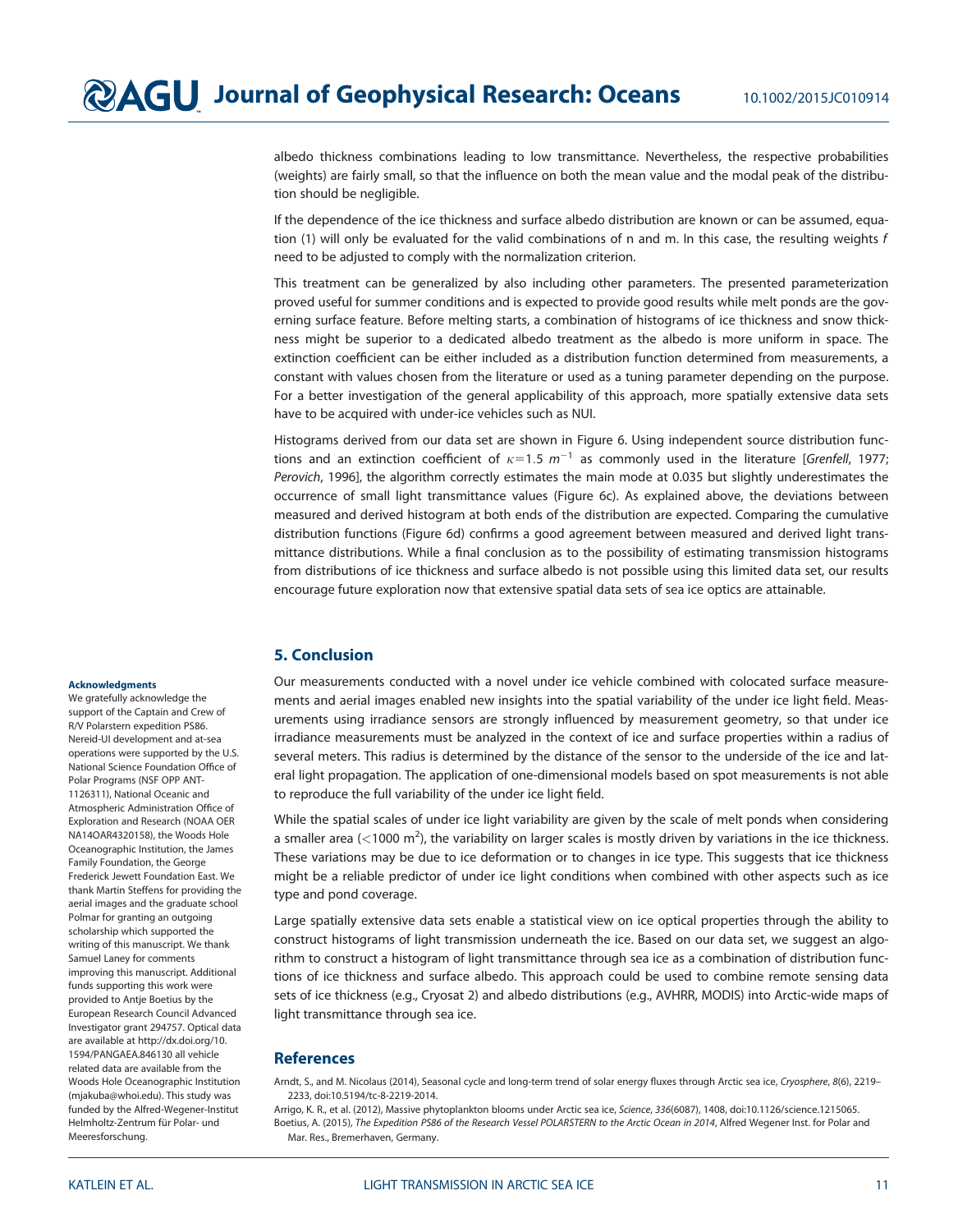Bowen, A. D., M. Jakuba, D. Yoerger, C. German, J. C. Kinsey, L. L. Whitcomb, and L. Mayer (2012), Lightly tethered unmanned underwater vehicle for under-ice exploration, Aerospace Conference, IEEE, pp. 1–12, 3–10 March, Big Sky, Mont., doi[:10.1109/AERO.2012.6187038.](http://dx.doi.org/10.1109/AERO.2012.6187038) [Available at<http://ieeexplore.ieee.org/stamp/stamp.jsp?tp=&arnumber=6187038&isnumber=6186985>.]

Bowen, A. D., et al. (2014), Design of Nereid-UI: A remotely operated underwater vehicle for oceanographic access under ice, Oceans - St. John's, pp. 1–6, 14–19 Sept., St. John's, NL, doi:[10.1109/OCEANS.2014.7003125.](http://dx.doi.org/10.1109/OCEANS.2014.7003125) [Available at [http://ieeexplore.ieee.org/stamp/stamp.](http://ieeexplore.ieee.org/stamp/stamp.jsp?tp=&arnumber=7003125&isnumber=7002974) [jsp?tp=&arnumber=7003125&isnumber=7002974](http://ieeexplore.ieee.org/stamp/stamp.jsp?tp=&arnumber=7003125&isnumber=7002974).]

Divine, D. V., M. A. Granskog, S. R. Hudson, C. A. Pedersen, T. I. Karlsen, S. A. Divina, A. H. H. Renner, and S. Gerland (2015), Regional melt-pond fraction and albedo of thin Arctic first-year drift ice in late summer, Cryosphere, 9(1), 255–268, doi[:10.5194/](http://dx.doi.org/10.5194/tc-9-255-2015.) [tc-9-255-2015.](http://dx.doi.org/10.5194/tc-9-255-2015.)

Fetterer, F., and N. Untersteiner (1998), Observations of melt ponds on Arctic sea ice, J. Geophys. Res., 103(C11), 24,821-24,835, doi[:10.1029/](http://dx.doi.org/10.1029/98JC02034.) [98JC02034.](http://dx.doi.org/10.1029/98JC02034.)

Frey, K. E., D. K. Perovich, and B. Light (2011), The spatial distribution of solar radiation under a melting Arctic sea ice cover, Geophys. Res. Lett., 38, L22501, doi:[10.1029/2011GL049421.](http://dx.doi.org/10.1029/2011GL049421.)

Grenfell, T. C. (1977), The optical properties of ice and snow in the arctic basin, J. Glaciol., 18(80), 445–463.

Haas, C., A. Pfaffling, S. Hendricks, L. Rabenstein, J.-L. Etienne, and I. Rigor (2008), Reduced ice thickness in Arctic Transpolar Drift favors rapid ice retreat, Geophys. Res. Lett., 35, L17501, doi:[10.1029/2008GL034457.](http://dx.doi.org/10.1029/2008GL034457.)

Hudson, S. R., M. A. Granskog, T. I. Karlsen, and K. Fossan (2012), An integrated platform for observing the radiation budget of sea ice at different spatial scales, Cold Reg. Sci. Technol., 82, 14–20, doi:[10.1016/j.coldregions.2012.05.002.](http://dx.doi.org/10.1016/j.coldregions.2012.05.002.)

Hudson, S. R., M. A. Granskog, A. Sundfjord, A. Randelhoff, A. H. H. Renner, and D. V. Divine (2013), Energy budget of first-year Arctic sea ice in advanced stages of melt, Geophys. Res. Lett., 40, 2679–2683, doi[:10.1002/grl.50517.](http://dx.doi.org/10.1002/grl.50517.)

Jakuba, M. V., L. L. Whitcomb, D. R. Yoerger, and A. D. Bowen (2008), Toward under-ice operations with hybrid underwater robotic vehicles, AUV 2008, IEEE/OES, pp. 1, 9, 13–14 Oct., Woods Hole, Mass., doi[:10.1109/AUV.2008.5347599](http://dx.doi.org/10.1109/AUV.2008.5347599). [Available at [http://ieeexplore.ieee.org/](http://ieeexplore.ieee.org/stamp/stamp.jsp?tp=&arnumber=5347599&isnumber=5290522) [stamp/stamp.jsp?tp=&arnumber=5347599](http://ieeexplore.ieee.org/stamp/stamp.jsp?tp=&arnumber=5347599&isnumber=5290522)&[isnumber=5290522](http://ieeexplore.ieee.org/stamp/stamp.jsp?tp=&arnumber=5347599&isnumber=5290522).]

Katlein, C., M. Nicolaus, and C. Petrich (2014), The anisotropic scattering coefficient of sea ice, J. Geophys. Res. Oceans, 119, 842-855, doi[:10.1002/2013JC009502.](http://dx.doi.org/10.1002/2013JC009502.)

Kukulya, A., et al. (2010), Under-ice operations with a REMUS-100 AUV in the Arctic, Autonomous Underwater Vehicles (AUV), IEEE/OES, pp. 1, 8, 1-3 Sept., Monterey, Calif., doi[:10.1109/AUV.2010.5779661](http://dx.doi.org/10.1109/AUV.2010.5779661). [Available at http://ieeexplore.ieee.org/stamp/stamp [jsp?tp=&arnumber=5779661&isnumber=5779639.](http://ieeexplore.ieee.org/stamp/stamp.jsp?tp=&amp;arnumber=5779661&isnumber=5779639)]

Kwok, R., and D. A. Rothrock (2009), Decline in Arctic sea ice thickness from submarine and ICESat records: 1958–2008, Geophys, Res. Lett., 36, L15501, doi[:10.1029/2009GL039035.](http://dx.doi.org/10.1029/2009GL039035.)

Light, B., G. A. Maykut, and T. C. Grenfell (2003), A two-dimensional Monte Carlo model of radiative transfer in sea ice, J. Geophys. Res., 108(C7), 3219, doi[:10.1029/2002JC001513.](http://dx.doi.org/10.1029/2002JC001513.)

Light, B., T. C. Grenfell, and D. K. Perovich (2008), Transmission and absorption of solar radiation by Arctic sea ice during the melt season, J. Geophys. Res., 113, C03023, doi:[10.1029/2006JC003977.](http://dx.doi.org/10.1029/2006JC003977.)

Maslanik, J. A., J. Stroeve, C. Fowler, and W. Emery (2011), Distribution and trends in Arctic sea ice age through spring 2011, Geophys. Res. Lett., 38, L13502, doi:[10.1029/2011GL047735.](http://dx.doi.org/10.1029/2011GL047735.)

McFarland, C., M. V. Jakuba, S. Suman, J. C. Kinsey, and L. L. Whitcomb (2015), Toward ice-relative navigation of underwater robotic vehicles under moving sea-ice: Experimental evaluation in the Arctic Sea, Robotics and Automation (ICRA), IEEE International Conference on, pp. 1527–1534, 26–30 May, Seattle, Wash., doi:[10.1109/ICRA.2015.7139392.](http://dx.doi.org/10.1109/ICRA.2015.7139392) [Available at [http://ieeexplore.ieee.org/stamp/stamp.](http://ieeexplore.ieee.org/stamp/stamp.jsp?tp=&arnumber=7139392&isnumber=7138973) [jsp?tp=&arnumber=7139392&isnumber=7138973](http://ieeexplore.ieee.org/stamp/stamp.jsp?tp=&arnumber=7139392&isnumber=7138973).]

Meier, W. N., et al. (2014), Arctic sea ice in transformation: A review of recent observed changes and impacts on biology and human activity, Rev. Geophys., 52, 185–217, doi[:10.1002/2013RG000431.](http://dx.doi.org/10.1002/2013RG000431.)

Mundy, C. J., D. G. Barber, and C. Michel (2005), Variability of snow and ice thermal, physical and optical properties pertinent to sea ice algae biomass during spring, J. Mar. Syst., 58(3-4), 107–120, doi[:10.1016/j.jmarsys.2005.07.003.](http://dx.doi.org/10.1016/j.jmarsys.2005.07.003.)

Nicolaus, M., and C. Katlein (2013), Mapping radiation transfer through sea ice using a remotely operated vehicle (ROV), Cryosphere, 7(3), 763–777, doi[:10.5194/tc-7-763-2013.](http://dx.doi.org/10.5194/tc-7-763-2013.)

Nicolaus, M., S. R. Hudson, S. Gerland, and K. Munderloh (2010), A modern concept for autonomous and continuous measurements of spectral albedo and transmittance of sea ice, Cold Reg. Sci. Technol., 62(1), 14–28, doi[:10.1016/j.coldregions.2010.03.001.](http://dx.doi.org/10.1016/j.coldregions.2010.03.001.)

Nicolaus, M., C. Katlein, J. Maslanik, and S. Hendricks (2012), Changes in Arctic sea ice result in increasing light transmittance and absorption, Geophys. Res. Lett., 39, L24501, doi[:10.1029/2012GL053738.](http://dx.doi.org/10.1029/2012GL053738.)

Nicolaus, M., C. Petrich, S. R. Hudson, and M. A. Granskog (2013a), Variability of light transmission through Arctic land-fast sea ice during spring, Cryosphere, 6(5), 4363–4385, doi[:10.5194/tcd-6-4363-2012.](http://dx.doi.org/10.5194/tcd-6-4363-2012.)

Nicolaus, M., S. Arndt, C. Katlein, J. Maslanik, and S. Hendricks (2013b), Correction to ''Changes in Arctic sea ice result in increasing light transmittance and absorption," Geophys. Res. Lett., 40, 2699-2700, doi:10.1002/qrl.50523.

Perovich, D. K. (1996), The optical properties of sea ice, Monogr. 96-1, U.S. Army Cold Regions Research and Engineering Laboratory, Hanover, N. H.

Perovich, D. K. (2011), The changing Arctic sea ice cover, Oceanography, 24(3), 162-173.

Perovich, D. K., and C. Polashenski (2012), Albedo evolution of seasonal Arctic sea ice, Geophys. Res. Lett., 39, L08501, doi[:10.1029/](http://dx.doi.org/10.1029/2012GL051432.) [2012GL051432.](http://dx.doi.org/10.1029/2012GL051432.)

Perovich, D. K., C. S. Roesler, and W. S. Pegau (1998), Variability in Arctic sea ice optical properties, J. Geophys. Res., 103(C1), 1193–1208, doi: [10.1029/97JC01614.](http://dx.doi.org/10.1029/97JC01614.)

Perovich, D. K., T. C. Grenfell, B. Light, and P. V. Hobbs (2002), Seasonal evolution of the albedo of multiyear Arctic sea ice, J. Geophys. Res., 107(C10), 8044, doi[:10.1029/2000JC000438.](http://dx.doi.org/10.1029/2000JC000438.)

Perovich, D. K., K. F. Jones, B. Light, H. Eicken, T. Markus, J. Stroeve, and R. Lindsay (2011), Solar partitioning in a changing Arctic sea-ice cover, Ann. Glaciol., 52(57), 192–196.

Petrich, C., M. Nicolaus, and R. Gradinger (2012a), Sensitivity of the light field under sea ice to spatially inhomogeneous optical properties and incident light assessed with three-dimensional Monte Carlo radiative transfer simulations, Cold Reg. Sci. Technol., 73, 1-11, doi: [10.1016/j.coldregions.2011.12.004.](http://dx.doi.org/10.1016/j.coldregions.2011.12.004.)

Petrich, C., H. Eicken, C. M. Polashenski, M. Sturm, J. P. Harbeck, D. K. Perovich, and D. C. Finnegan (2012b), Snow dunes: A controlling factor of melt pond distribution on Arctic sea ice, J. Geophys. Res., 117, C09029, doi[:10.1029/2012JC008192.](http://dx.doi.org/10.1029/2012JC008192.)

Renner, A. H. H., S. Gerland, C. Haas, G. Spreen, J. F. Beckers, E. Hansen, M. Nicolaus, and H. Goodwin (2014), Evidence of Arctic sea ice thinning from direct observations, Geophys. Res. Lett., 41, 5029–5036, doi[:10.1002/2014GL060369.](http://dx.doi.org/10.1002/2014GL060369.)